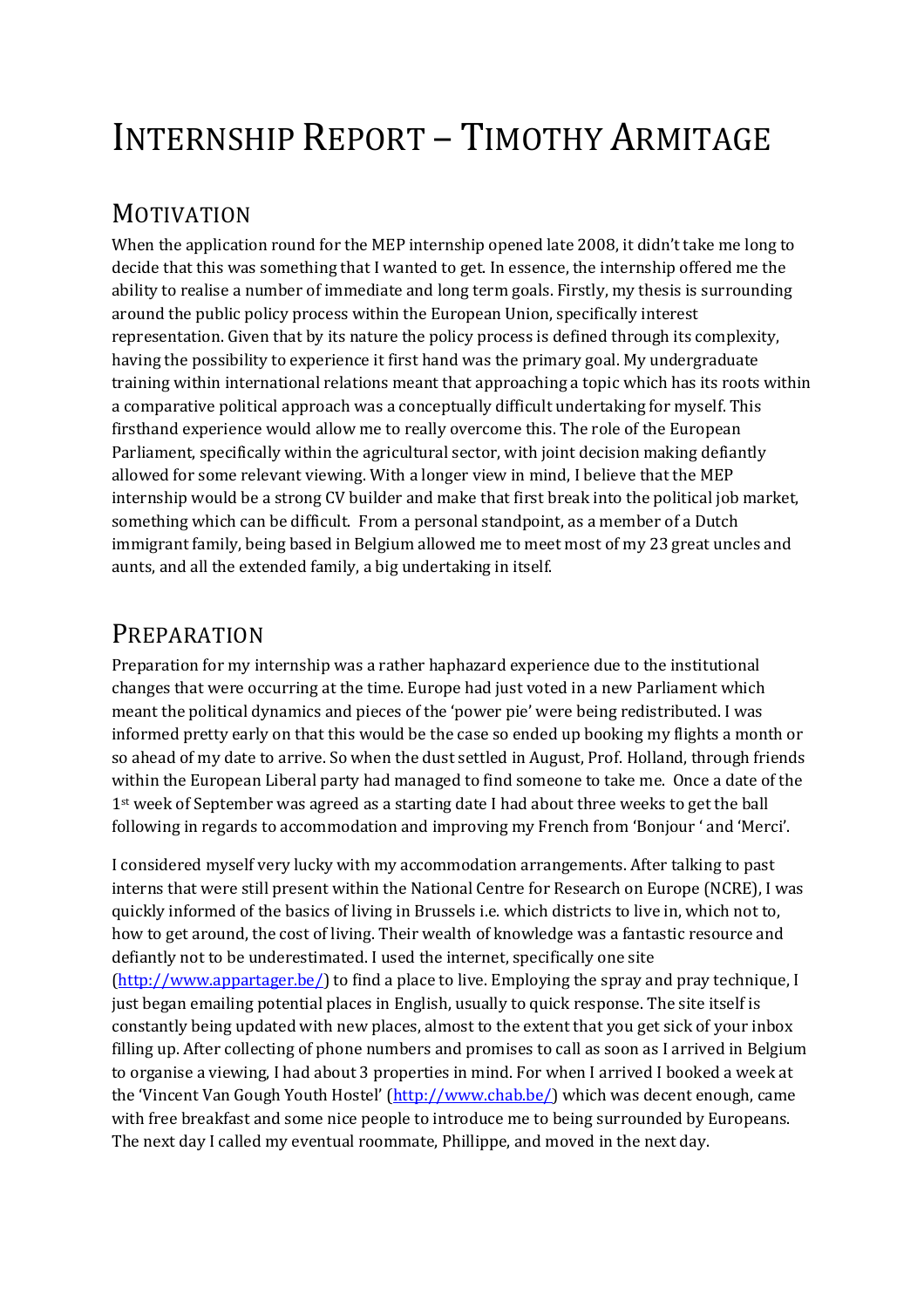# PLACEMENT

I was placed with Mr. Vittorio Prodi, who represented the Italian territory of Bologna. Under the previous legislature, Mr. Prodi had been a member of the Alliance of Liberals and Democrats for Europe (or ALDE), yet had moved to the newly formed, Progressive Alliance of Socialists & Democrats (or S&D group). As a member of the Environment, Public Health and Food Safety Committee (ENVI), and given Mr. Prodi's very passionate stance on environmentalism it was ENVI which would take up most of our time. Other committees of which he was a member of were the Subcommittee on Human Rights (DROI) and Delegation for the relations with the Mercosur Countries. He was also substitute member on the Committee for Foreign Affairs (AFET) and the Delegation for relations with the People's Republic of China.

As mentioned, Mr. Prodi is a passionate campaigner for action on climate change, and given his experience (compared to the newer members) within the ENVI committee meant for an exciting workplace. This was especially the case in the lead up to the Copenhagen Climate Change Negotiations where the office was extremely busy with regards to the formulation of the policy position of the EP and the general politics surrounding this.

Mr. Prodi is a very open, kind man who has a clear vision of his political goals, and how he wants to impact during his time at the European parliament. By nature, the environment within the parliament is highly politically charged, but his ability to rise above it is a testament to his professionalism, nature and passion for his work. In short, it was very infectious to all working for him.

# THE INTERNSHIP EXPERIENCE

From day one I was made to feel very accepted within the office. Apart from Mr. Prodi, there was one other permanent staffer, his advisor and assistant Oriana Grasso, and another American Intern Michael. In order to keep us both busy, based on our political interests we were both allocated a committee, for me it was ENVI (see below).

From the outset, the political environment was non-stop with a lot of rewarding but late nights. Not only had we just seen the arrival of the new legislature, and the political nominations and games surrounding the delegation of political positions and shadow positions within parties, but also with the occurrence of the Irish 'Yes' on Lisbon, it was a very forward looking time to be in the parliament. Although Lisbon was an important landmark for the EU, I must say that although I witnessed its implementation and the eventual selection of the new positions, it didn't really impact on my work. This is purely its effects hadn't been in effect at the Meso level which the majority of the work I was doing was located.

At this point I would like to recognise the role of Oriana in helping me to settle in and feel welcome within Europe. We quickly formed a great working relationship and friendship, and it was her years of experience within the EP that became critical for me to feel out the ropes and do my work successfully. I cannot overestimate her help enough and felt privileged to be working with someone of her calibre.

### ENVI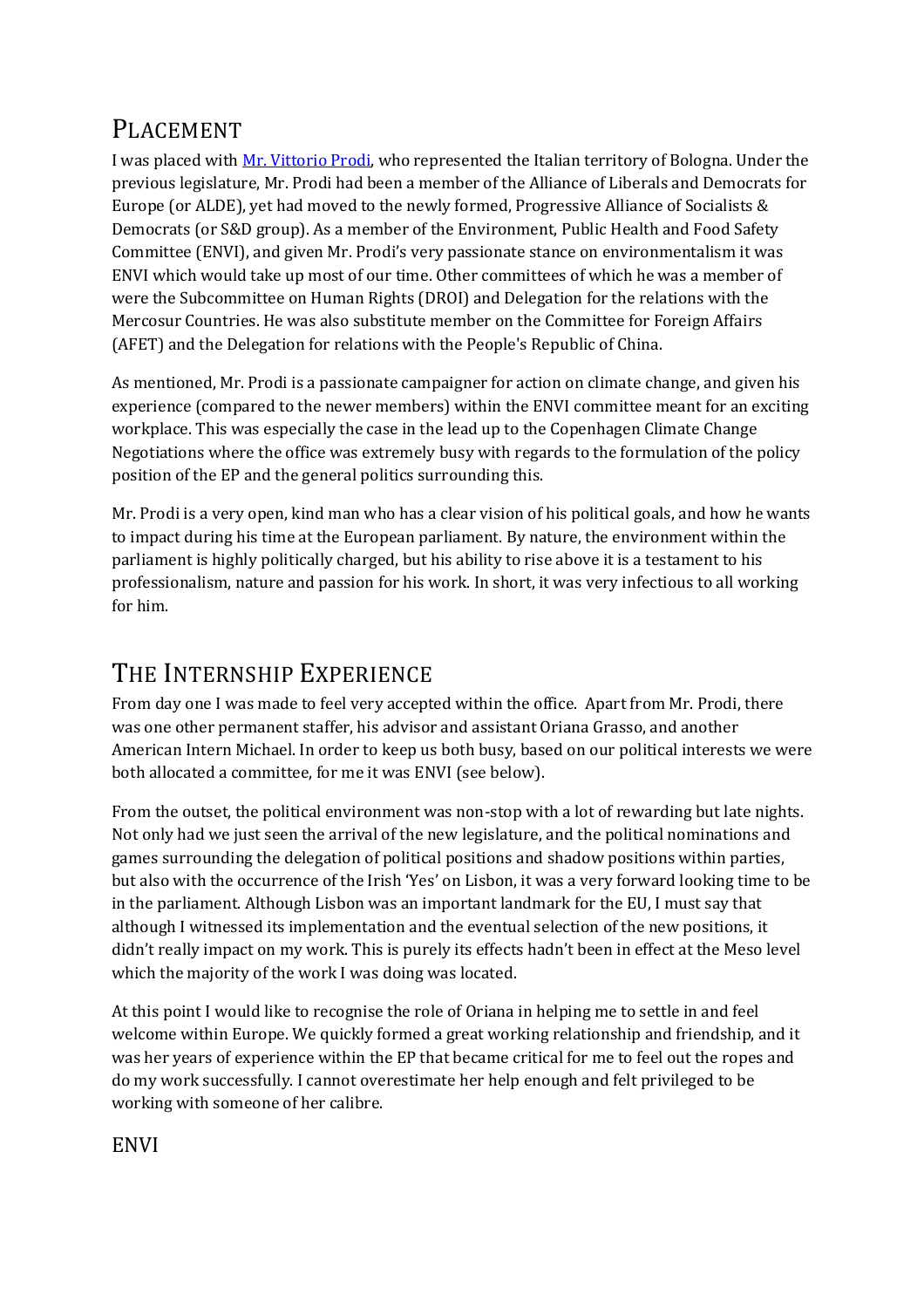For those of you that do not know much about the ENVI committee, although during the 1990's it was considered a weaker committee, with the rise of climate change up the political agenda this has changed rather significantly. This has meant that the open sessions of the Committee was always full to the gunnels with both business interests and environmental NGO's, and furthermore, there were always meetings to be had with them. My day-to-day tasks included preparing material for the meetings of ENVI that more often than not occurred twice a week, for the two weeks that the Parliament was sitting in Brussels. Specifically, that meant attending all relevant NGO functions and presentations on the behalf of Mr. Prodi in order to take notes and produce summaries of their points. Specifically there were two pieces of policy that I had the biggest role in:

#### *WHITE PAPER ON THE ADAPTATION TO CLIMATE CHANGE*

In April 2009 the European Commission presented a policy paper known as a White Paper which presents the framework for adaptation measures and policies to reduce the European Union's vulnerability to the impacts of climate change. Mr. Prodi as rapporteur for the ENVI committee meant that it was his responsibility to form the initial opinon, with debate to follow. Prior to the drafting of our opinion, we had meetings with a range of interested parties from the European Commission, national government representatives and the various shadow rapporteur from the other parties. My role whilst within the meetings was to take notes and continue familiarising myself with the debate. However I was included within the actually draft process as Oriana and Mr. Prodi had me present recommendations. One of my amendments eventually made it into the original text and to my knowledge still stands today. So although you might be thinking that photocopying and coffee retrieval may be your primary tasks, this is certainly not the task.

#### *EARTH OBSERVATION – GMES*

The regulation on the global monitoring for environment and security (GMES) and its initial operations is the latest element of a multi annual strategy aimed at providing Europe with its own capacity for Earth's observation in environment and security domains. Much like the White Paper on climate change I was present throughout all the initial meetings and drafting of our position. The initial consultation processes with the European Environmental Agenecy and European Space Agency where the most exciting as we became advocates on their behalf. It was great to actually see a lot of what I had been reading about the role of epistemic communities within the policy process, and the 'supply demand' relationship between the European institutions and external actors occurring right in front of me.

As I mentioned, Mr. Prodi's long standing place on the ENVI committee has meant that he had formed a lot of important relationships with like-minded NGO's. Maintaining these relationships, as well as attending their policy meetings and discussing upcoming drafts became an important part of my day-to-day work. Most of the time, whilst ENVI wasn't sitting, there would be a range of presentations from a range of groups upon the current issues going through debate, or ones that would be coming up so for someone that was thrown into the thick of it, it was a good means of just getting feelers for the dynamics of the environment.

Within the office itself, I also undertook a lot of the administrative work, whether it be responding to meeting requests, answering phones, preparing car's to pick up Mr. Prodi etc. all things to make his life as easy as possible. Also due to my native English speaking ability I was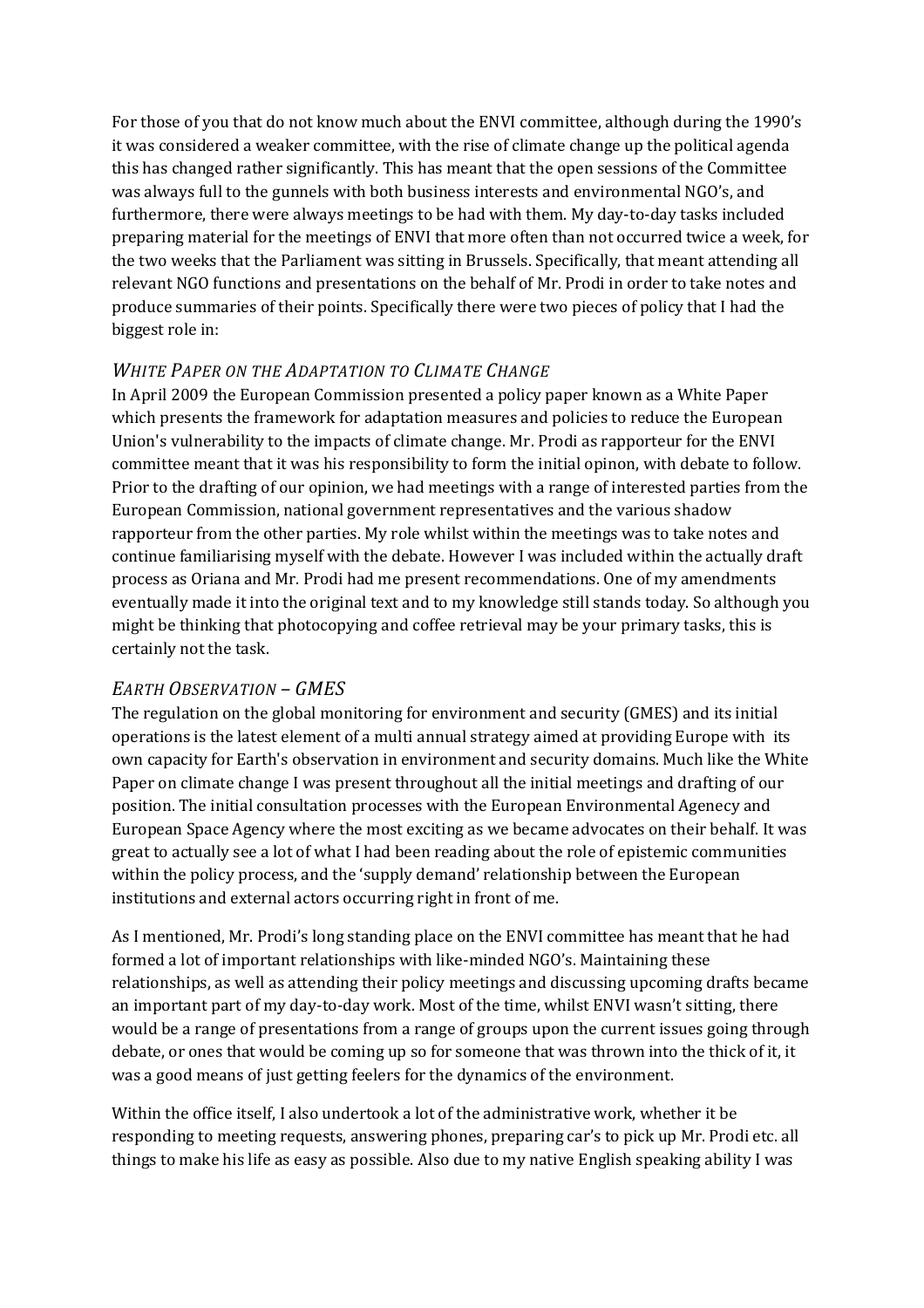given a lot of speech writing and editing to do on the occasions that Mr. Prodi was asked to speak.

#### *THE ITALIAN DELEGATION AND S&D GROUP*

In 2007, the group was the second largest group in Parliament, with MEPs from all but two member states, Latvia and Cyprus. But the 2009 elections saw a reduction in PES MEPs. The group sought members from outside the party, and found them in the Italian Democratic Party of which Mr. Prodi was a member. For the majority of Parliamentarians, there national delegation and political party form an important framework for their policy positions and means of gaining political support. With our work, this was not always the case given his recent move to the Socialist party, and scope of his work, Mr Prodi has strong working relationships with like-minded politicians across the political and nationality range which meant that when setting up political working groups, or other political activities (especially around environmental issues) there were a range of networks we tapped for support as well as using the other members for support. A good example of this was when we jointly organised and hosted the showing of 'Dirt: The Movie' - a great film out lining the degradation of soils associated with modern agricultural methods. Presenting along with Mr. Prodi where, Cristina Gutierrez-Cortines MEP, Corinne Lepage MEP, Bas Eickhout MEP, and Sandrine Bellier MEP, which had members from each of the major European political parties, and representing four of the member states. This is not to neglect the continued importance and support of the S&D group, but to emphasise the fluidity of our particular working style.

# **CONCLUSION**

This internship came for me at a very important time within both my professional and private life, and I can best summarise its influence as the culmination of six years of university study. It was the perfect way to consolidate my own understandings of the international political environment, whilst giving me a drive and passion that I hope will lead me towards contributing in much the same way that Mr. Prodi has done during this time. The hands on experience to the institutions, their processes and people will be the corner stone of the success of my thesis and for that I am extremely grateful!

### ACKNOWLEDGEMENTS

There are so many people that I would like to thank for their continued support and help with regards to this internship. Firstly of course is Martin Holland, without which we wouldn't have the NCRE and all the opportunities that have been given to its students. Its reputation both here within New Zealand and internationally is a testimony to his dedication and success. Secondly, is Jeremy Richardson, whose patience and tolerance of my working style cannot be overestimated. Without him, my thesis will not be half of what I hope it will be. Other members of the NCRE and EUCN staff, particularly Sarah Coleman and Rebecca Morgan whose advice and administrative skills have been a rock for all. Of course there are the other Masters and Honours students who make coming into the office to slave away just that little bit easier each day.

In Europe, I have to thank Mr. Vittorio Prodi and Oriana Grasso, whose welcome attitude and passion for their work has been inspiring to say the least. The close relationships I have formed